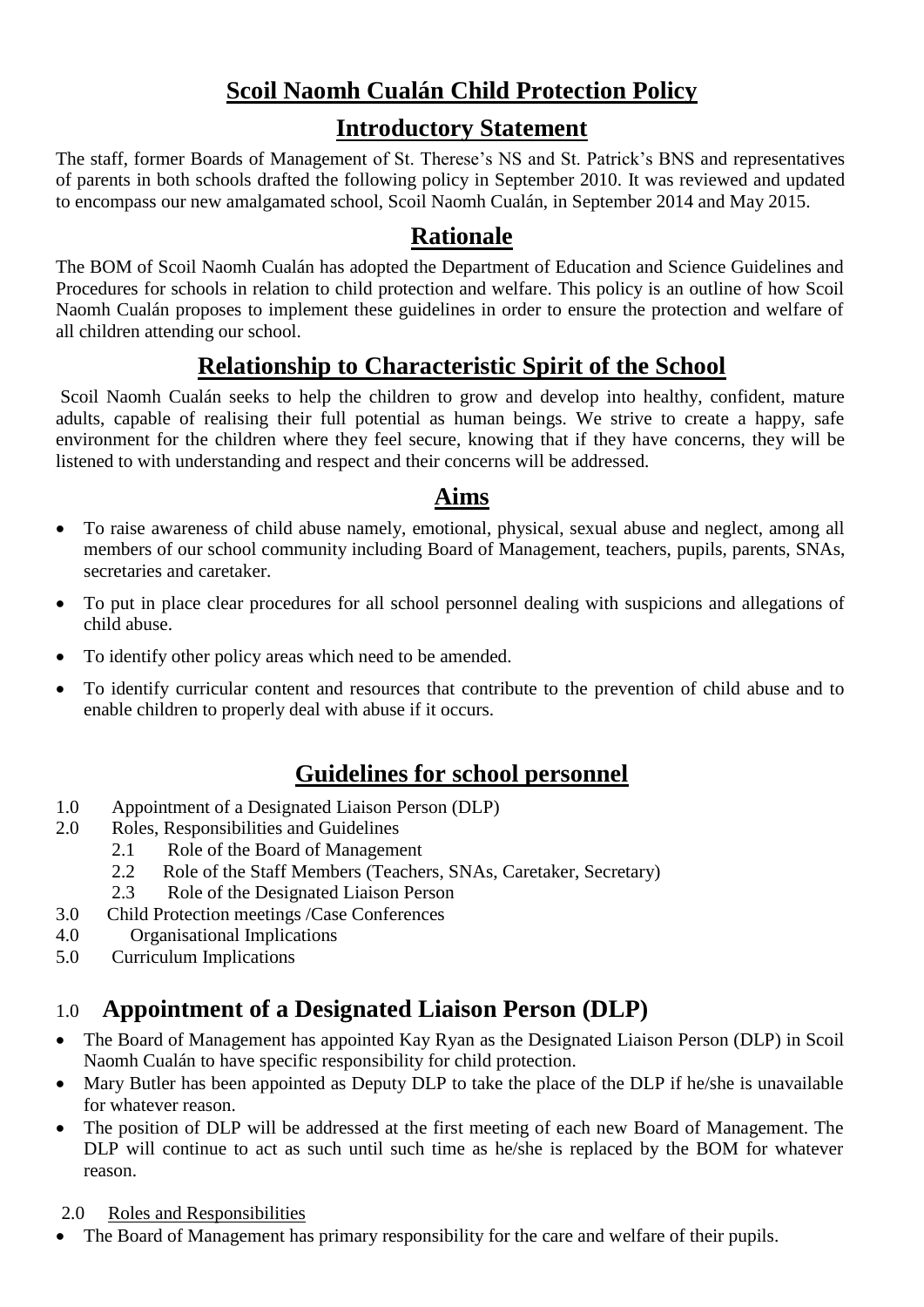- The DLP has specific responsibility for child protection in the school.
- All staff members have a general duty of care to ensure that arrangements are in place to protect children from harm.
- 2.1 Role of the Board of Management
- To arrange for the planning, development and implementation of an effective child protection programme.
- To monitor and evaluate its effectiveness.
- To provide appropriate staff development and training

Specifically they will:

- Appoint a DLP and deputy DLP.
- Have clear procedures for dealing with allegations or suspicions of child abuse (See below)
- Monitor the progress of children at risk.
- Ensure that curricular provision is in place for the prevention of child abuse.
- Investigate and respond to allegations of child abuse against one of the school's employees which have been reported to the Health Service Executive (HSE) or Gardaí.
- To decide on teachers' attendance at child protection meetings/case conferences and to advise teachers before attending such meetings/conferences.

Procedures for BOM in cases of allegations or suspicions of child abuse by a school employee:

### A. Reporting

In the event of receiving a complaint or suspicion re an employee:

- The DLP will immediately inform the chairperson.
- S/He will seek a written statement of the allegation from the person/agency making the allegation. Parents/Guardians may make a statement on behalf of a child.
- The DLP will seek advice from the relevant HSE and will take responsibility for reporting, based on this advice.
- If the DLP, following consultation with the HSE, decides that this matter is not for reporting, he/she must inform the Chairperson. They must then inform, in writing, the person or agency making the allegation, of the reasons for this decision. If this person or agency still has concerns, they are free to consult with or report to the relevant HSE or Gardaí on an individual basis. The provisions of the Protection for Persons reporting Child Abuse Act 1998 apply, once they report reasonably and in good faith.
- If the DLP, following consultation with the HSE, decides that this matter is for reporting s/he should inform the Chairperson, who should proceed in accordance with the procedures in the Child Protection Guidelines and Procedures, DES, 2001.
- The DLP/Deputy DLP completes a standard reporting form as comprehensively as is possible.
- When the Chairperson becomes aware of an allegation of abuse he/she will always seek legal advice and base his/her response on this advice.
- S/he will privately inform the employee of the fact and nature of the allegation and whether or not it has been reported by the DLP to the HSE. (Refer to  $4.2 - 4.3$ , p.16 of Child Protection Guidelines and Procedures, DES, 2001. The chairperson has a duty to afford the employee fairness and due process – he/she is entitled to details and a copy of the written allegation, to advice and representation and an opportunity to respond to the Board within a week.

### B. Responding

 When the Chairperson becomes aware of an allegation of abuse he/she will always seek legal advice and base his/her response on this advice.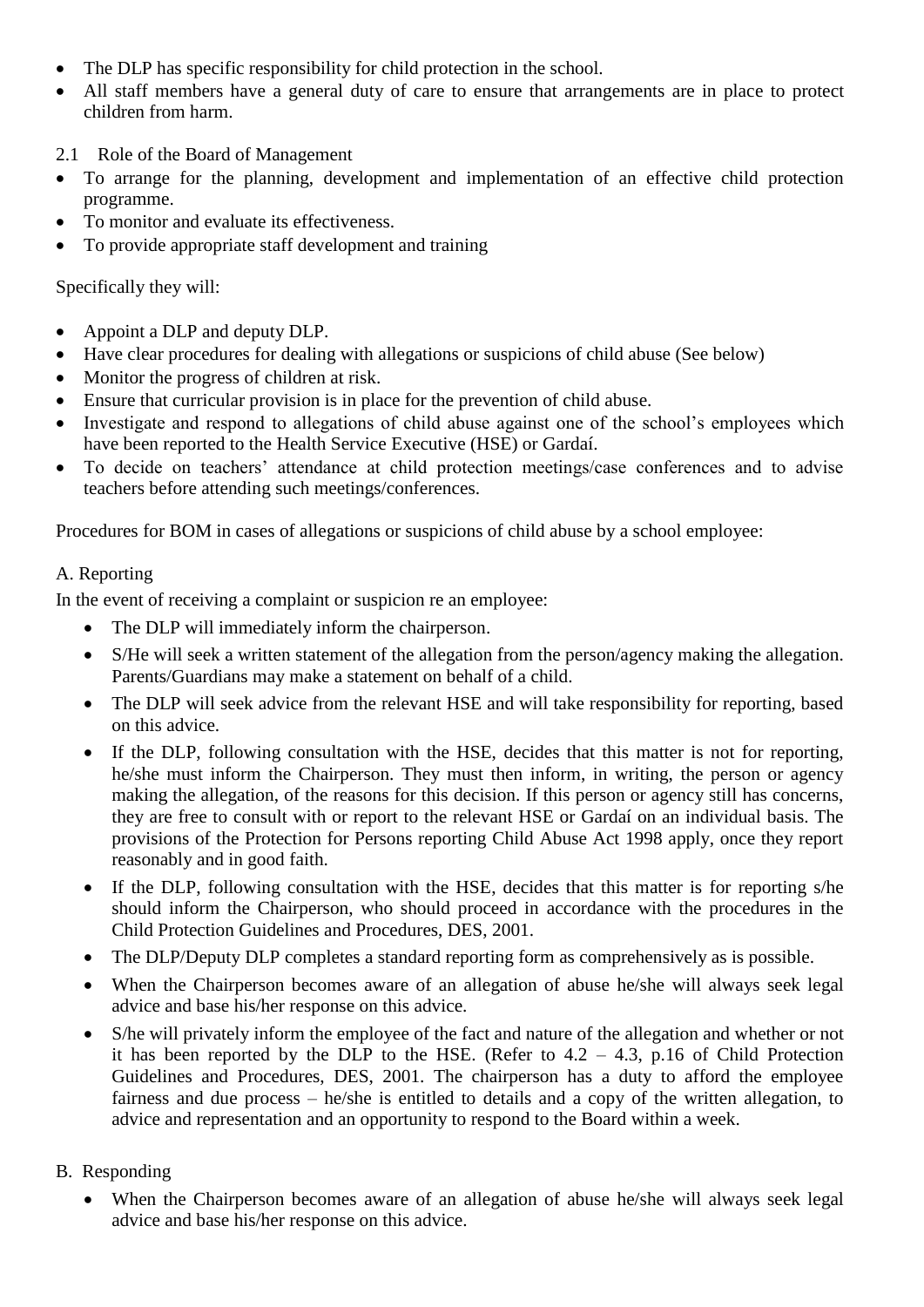- The Chairperson will consider whether there is any risk to pupils' safety. If the Chairperson considers that there is a risk – he/she may require the employee to take immediate administrative leave. If unsure the chairperson will consult with the HSE/Gardaí.
- If administrative leave has been invoked, the chairperson will inform the DES. The HSE (in some cases the Gardaí) may also be notified in accordance with legal advice received.
- Once it is deemed necessary by the DLP and Chairperson to make a report (after receiving advice from the HSE) the Chairperson will convene and inform a meeting of the BOM as soon as possible.
- Where the alleged abuse has taken place within the school, or relates to the abuse of pupils of the school, by school employees outside of school time, the BOM will investigate the matter. They will convene a further meeting, once the relevant information has been gathered. At this meeting the BOM will consider in detail
	- the allegations made and their source
	- the advice given by relevant authorities
	- the written responses of the employee.
- At this meeting also
	- the person/agency who is alleging abuse by the school employee should be offered an opportunity to present his/her case to the BOM and may be accompanied by another person
	- Parents/guardians may act on behalf of child
	- The employee should also be afforded an opportunity to present his/her case and may also be accompanied.
- The BOM must deal with the matter sensitively and the employee must be fairly treated.
- The BOM will make a decision on action, if any, based on their investigation and will inform the employee of this in writing. They will also inform the DES of the outcome, if the employee has been absent on administrative leave.
- Where it is not possible for the BOM to conduct an enquiry into allegations (e.g. where abuse has occurred in past employment, or where the employee is undergoing investigation by relevant authorities), the Chairperson will act on advice of authorities. The Chairperson will maintain close contact with the HSE and receive reports and records from them where appropriate.

2.2 Role of the Staff Members (Teachers, SNAs, Caretaker, Secretary …)

- Staff are provided with copies of the following guidelines and it is the responsibility of all staff to familiarise themselves with the guidelines.
	- *Child Protection Guidelines and Procedures, DES, 2001*
	- *Children First National Guidelines for the Protection and Welfare of Children,1999, especially*
		- o *Chapter 3 Definition & Recognition of Child Abuse*
		- o *Chapter 4 Basis for Reporting & Standard Reporting Procedures*
		- o *Appendix 1 Signs and Symptoms Of Child Abuse*

### **Guidelines for teachers and staff members in handling disclosures from children**

Where a child discloses alleged abuse to a staff member, the person receiving that information should listen carefully and supportively. Great care must be taken not to abuse the child's trust. This should not be a formal interview.

The following advice is offered:

- Listen to the child.
- Do not ask leading questions or make suggestions to the child.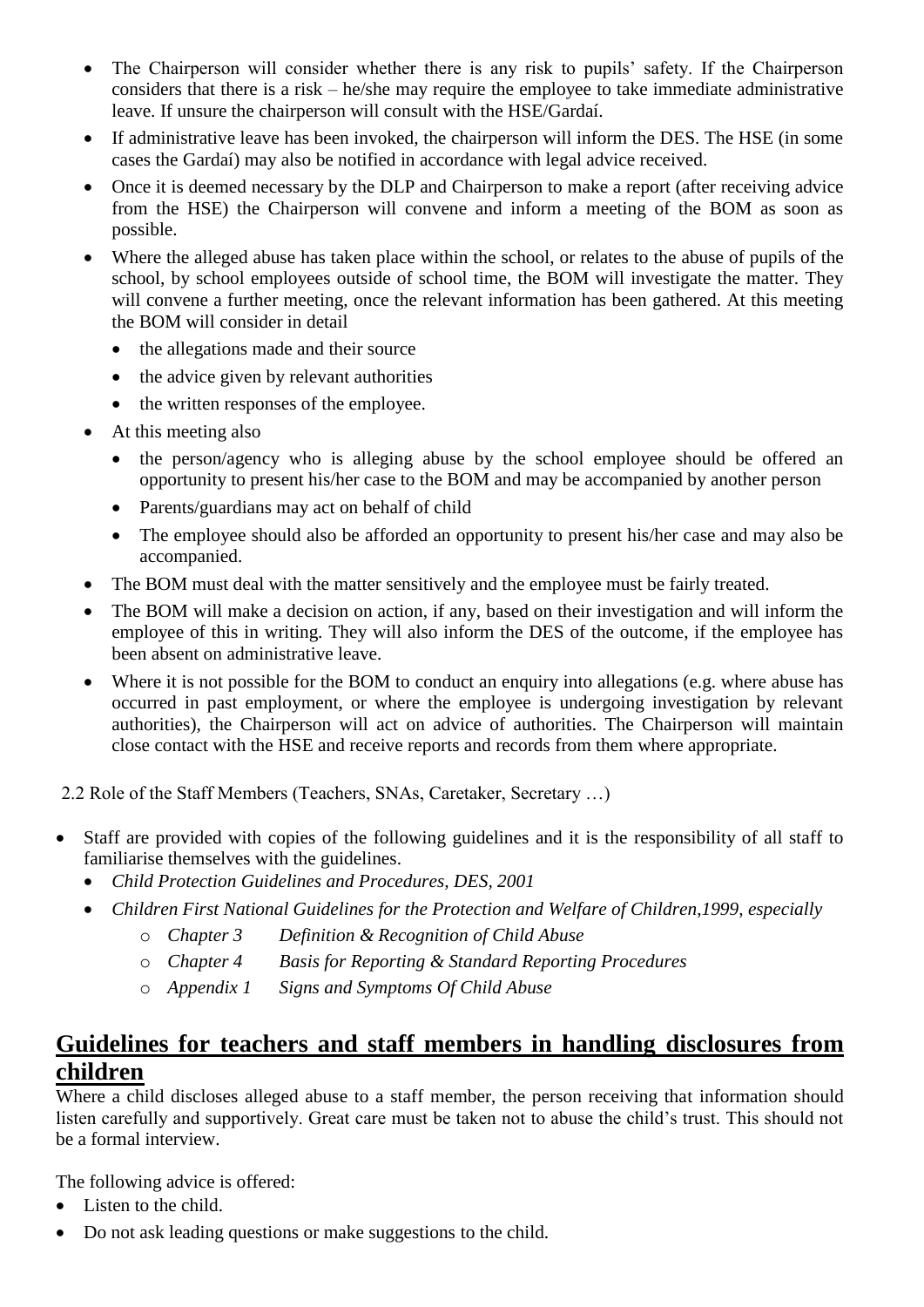- Offer reassurance but do not make promises.
- Do not stop a child recalling significant events.
- Do not over-react.
- Confidentiality should not be assured explain that further help may have to be sought.
- Record the discussion accurately noting
	- *What, where and when?*
	- *Descriptions and possible sketches of physical injuries.*
	- *Explanations of injuries using direct quotations if appropriate.*
- Retain the record securely.
- The staff member should obtain only necessary relevant facts. It is not the responsibility of school personnel to investigate allegations of abuse.
- The DLP should then be informed and given relevant records.
- If the suspected abuser is the DLP then the suspicion and any records will be passed on to the Chairperson who will proceed as per guidelines.

# **Suspicions of Abuse**

- Staff members who suspect abuse should refer to Children First National Guidelines for the Protection and Welfare of Children,1999, especially
	- *Chapter 3 :Definition & Recognition of Child Abuse*
	- *Chapter 4: Basis for Reporting and Standard Reporting Procedures*
	- *Appendix 1:Signs and Symptoms Of Child Abuse*
- Staff members should observe and record over time the dates, signs, symptoms, behaviour causing them concern.
- They should inform the DLP and pass on all records.

# **2.3 Role of the Designated Liaison Person (DLP)**

- The DLP acts as a liaison with outside agencies, HSE, Gardaí and other parties with child protection concerns
- The DLP will inform all school personnel of the availability of the Child Protection Guidelines and Procedures, DES and Children First Guidelines in the school. He/she will circulate the DES guidelines and photocopy/circulate to all staff Chapters  $3 \& 4 \&$  Appendix 1 of the Children First guidelines and advise on good practice
- The DLP will be available to staff for consultation regarding suspicions or disclosures of abuse. He/she will keep records of these consultations.
- The DLP will seek advice from the HSE.
- The DLP will report suspicions and allegations of child abuse to the HSE or/and An Garda Síochána based on this advice.
- The DLP will maintain proper records in a secure, confidential manner and in a secure location.
- The DLP will keep up to date on current developments regarding child protection.

# **Guidelines for the DLP in handling reported concerns and disclosures**

- Where the DLP/Deputy DLP have concerns about a child, but are not sure whether to report the matter to the HSE, they should seek appropriate advice. To do this the DLP/Deputy should make informal contact with the assigned (on duty) Social Worker. The DLP/Deputy in this case, should be explicit that s/he is requesting advice and not making a report. If advised to report the matter, the DLP will act on that advice.
- A report will then be made to the HSE by the DLP/Deputy in person, by telephone or in writing. In the event of an emergency or non-availability of HSE staff, the report should be made to the Gardaí.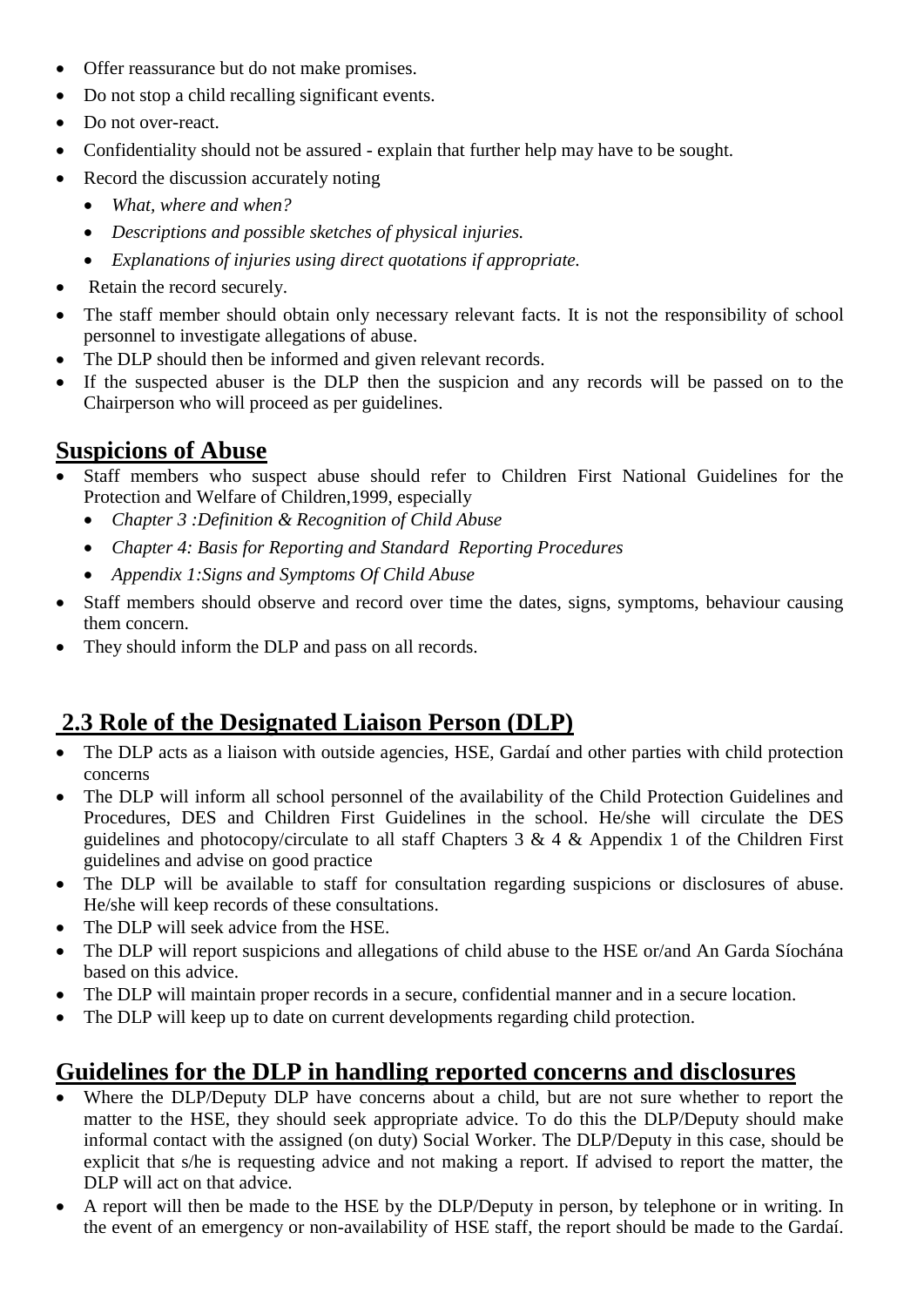The DLP should also report the matter to the Chairperson of the BOM, who should then follow the procedures as outlined in Chapter 4 (Section 4.3) of Children First National Guidelines for the Protection and Welfare of Children, 1999.

- A standard reporting form is completed by the DLP/Deputy as comprehensively as possible (See Appendix 1, Child Protection Guidelines and Procedures, DES).
- Parents/guardians will normally be informed that a report is being made. It may be decided that informing the parent/carer is likely to endanger the child or place the child at further risk. The decision not to inform the parent/carer should be briefly recorded together with the reasons for not doing so.
- When the allegation is against the DLP, the chairperson then assumes responsibility for reporting the matter to the HSE and filling in the standard reporting form.
- Where there are allegations or suspicions of Peer Abuse the DLP will follow the same procedures.
	- Parents of all parties will be notified and the DLP will inform the Chairperson.
	- Principal and class teachers will make arrangements to meet separately with all parents, to resolve the matter.
	- The school will make arrangements to minimise the possibility of the abusive behaviour recurring.

# **3.0 Child Protection Meetings / Case Conferences**

- A request is made from the HSE through the DLP who should consult with the Chairperson of the B.O.M. of the school. The Chairperson may seek clarification through the DLP as to why the attendance of the school employee is necessary and ascertain who else will be present.
- The school employee may complete a report for the meeting/conference. (See Appendix 3, Child Protection Guidelines and Procedures, DES).
- The school employee will be advised if children/parents/guardians are going to be present. The school employee may contact the Chairperson of the Child Protection Meeting for advice.
- The school employee may keep a child's behaviour under closer observation, if requested to do so. This may include observing the child's behaviour, peer interactions, school progress or informal conversations.
- In all cases, individuals who refer or discuss their concerns about the care and protection of children with HSE staff, should be informed of the likely steps to be taken by the professionals involved. Where appropriate and within the normal limits of confidentiality, reporting staff will be kept informed about the outcomes of any enquiry or investigation following on from their report
- Teachers attending a child protection meeting/case conference should familiarise themselves with the protocol outlined on pgs. 149 – 155 of Children First Guidelines, 1999; pgs. 13-14 Child Protection Guidelines and Procedures, DES.

# **4.0 Organisational Implications**

School procedures already in place and new procedures being put in place will be examined with reference to the Children First Guidelines and any Child Protection issues that may arise will be addressed.

The following policies/school procedures have been addressed in this review and any relevant issues are outlined below:

- *Accidents*
- *Attendance*
- *Behaviour*
- *Bullying*
- *Children travelling in staff cars*
- *Communication*
- *Induction of staff*
- *Induction of pupils*
- *Record keeping*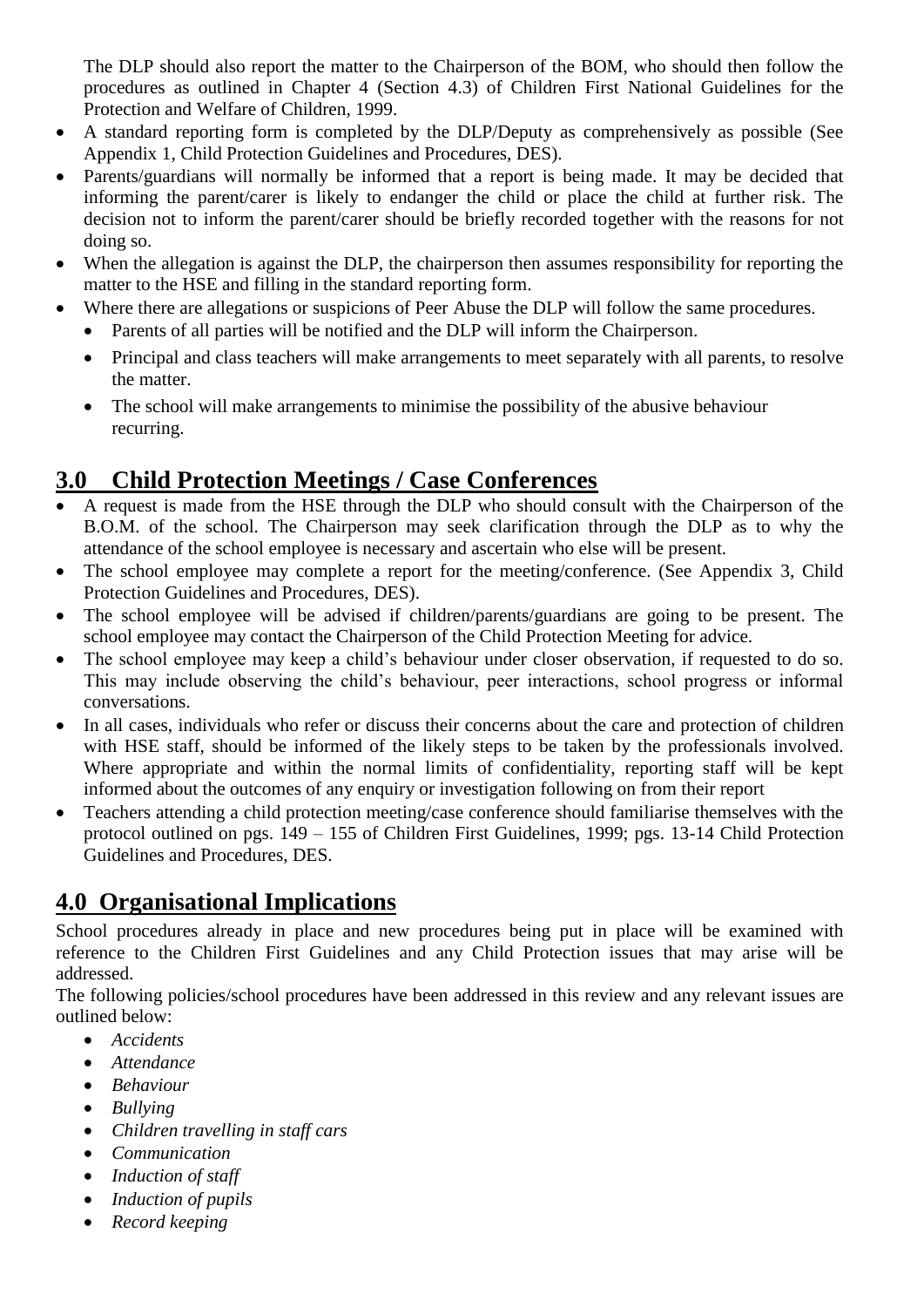- *Supervision*
- *Swimming*
- *Visibility*
- *Visitors*

#### Accidents

While every precaution will be taken under our Health and Safety Statement to ensure the safety of children, we realise that accidents will happen. Accidents will be noted in our Incident Book and will be addressed under our accident policy as part of Health and Safety.

#### Attendance

Our school attendance will be monitored as per our attendance policy. With regards to child protection we will pay particular attention to trends in non-attendance. We will also monitor nonattendance in correlation with signs of neglect/physical/emotional abuse.

#### Behaviour

Children are encouraged at all times to play co-operatively and inappropriate behaviour will be addressed under our Code of Behaviour. If an incident occurs which we consider to be of a sexualised nature we will notify the DLP who will record it and respond to it appropriately.

#### Bullying

Bullying behaviour will be addressed under our Anti-Bullying policy. If the behaviour involved is of a sexualised nature or regarded as being particularly abusive then the matter will be referred to the DLP.

#### Children travelling in staff cars

Members of the school staff will not carry children alone in their cars at any time. At least two children must travel with the teacher in the car or another adult and child.

#### Communication

Every effort will be made to enhance pupil-teacher communication. If pupils have concerns they will be listened to sympathetically. The SPHE/Oral Language/RE programmes allow for open pupilteacher communication, which is hoped will aid the pupil-teacher relationship. If teachers/staff members have to communicate with pupils on a one-to-one basis they are requested to remain as visible as possible. If a staff member / chaplain / visiting professional such as a speech and language therapist / occupational therapist has to work / deal / communicate with children on a one-to-one basis, they are requested to leave the classroom door open if there is not a glass panel fitted on the door. A glass panel has been fitted in the doors of most resource/special needs rooms.

#### Induction of Staff

The DLP will be responsible for informing all new teachers and ancillary staff of the Child Protection Guidelines and Procedures, DES, 2001 and Children First Guidelines, 1999. The DLP will give a copy of the Child Protection Guidelines and Procedures, Chapters 3 & 4 and Appendix 1 of Children First and this Child Protection Policy to all new staff. All new teachers are expected to teach the designated SPHE objectives for their class. The Principal is responsible for the mentoring of new teachers and will be responsible for supporting new teachers as they implement the SPHE objectives. The Principal is also responsible for ensuring that new teachers know how to fill in the roll book correctly and informing the teacher of record keeping procedures within the school.

#### Induction of Pupils

All parents and children will be made aware of attendance rules and their implications as laid down in the Education Welfare Act (2000). All parents will be informed of the programmes in place in the school that deal with personal development e.g. RSE, Walk Tall, Stay Safe and SPHE. All new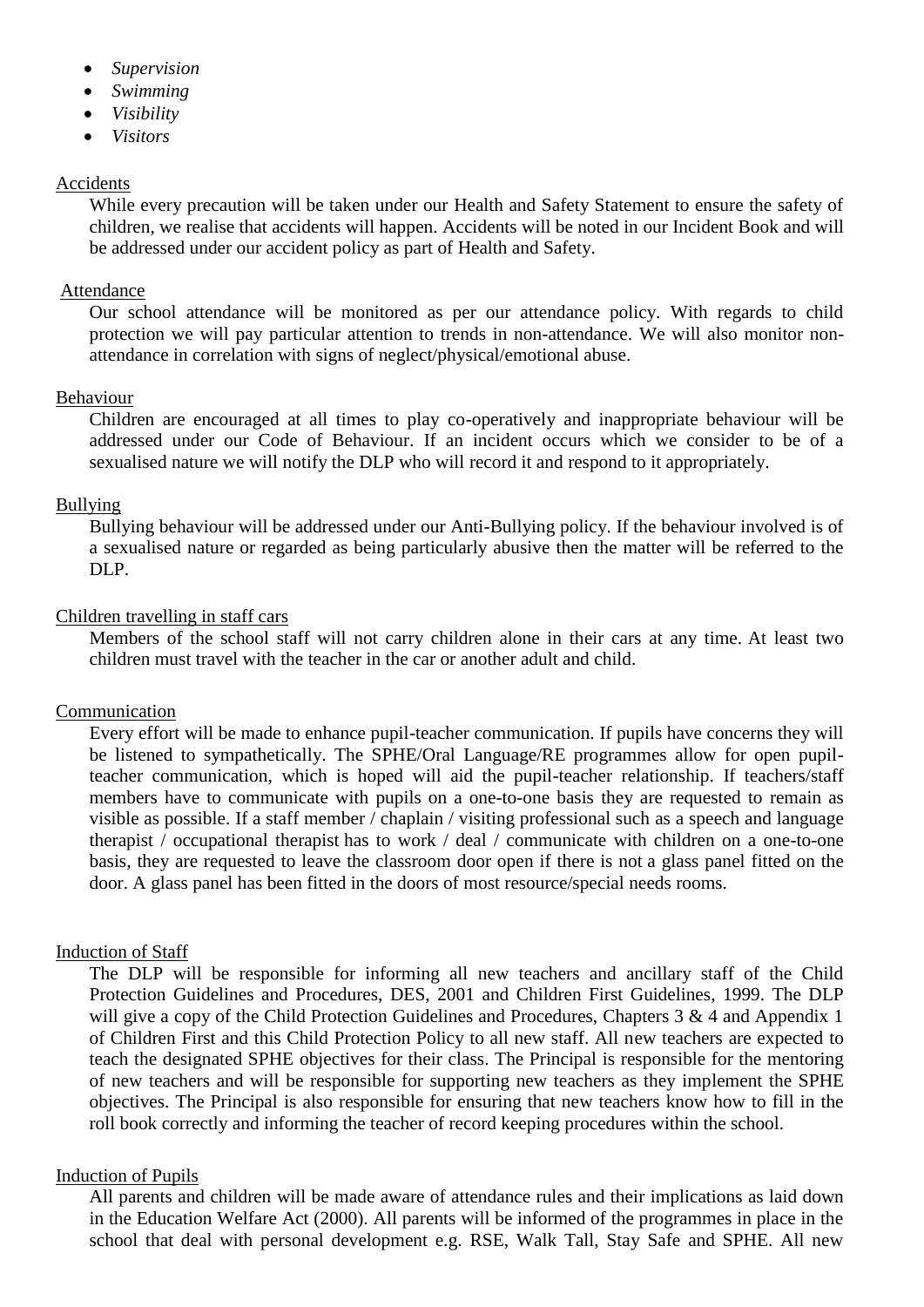parents are given a copy of the school's enrolment policy, which outlines the procedures parents and children should use when contacting the school if there are absences or concerns of an educational/personal/family matter. Parents are encouraged to make an appointment with the class teacher/principal if they wish to discuss their child's progress. All parents are given a copy of the school's Code of Behaviour and Anti-Bullying policies.

#### Record Keeping

Teachers will keep each child's file updated with results of assessments carried out, dates and details of meetings with parents and notes from parents. The records are kept in a secure filing cabinet. Roll books will be updated daily. Sensitive information regarding children will be shared on a need-toknow basis. All educational files of pupils who no longer attend this school are kept in a secure location for a minimum of 7 years until the pupil reaches the age of 21.

#### Supervision

The school's supervision policy will be followed by all staff to ensure that there is comprehensive supervision of children at all breaks.

#### Swimming

Children will be brought by bus to the swimming pool. Children will line up in an orderly manner for the bus. All adults will act in 'loco parentis' and as such will act as prudent parents in supervising and assisting children if necessary.

#### Visibility

Teachers will ensure that children are visible in the school play ground. Children will not be allowed to spend time in classrooms, toilets or sheds where they would not be under adult supervision. Any child who needs to use the toilet during break should obtain permission from the teacher on duty. Pupils are not to leave the school play ground or to engage with adults who are outside of the school play ground.

#### Visitors

Teachers on playground duty will be aware of visitors entering the school play ground and will ascertain their intentions. They will be supervised in the discharge of their business.

### **5.0 Curriculum Implications**

#### **Introduction**

In Scoil Naomh Cualán all children will be cherished and in fulfilling the general aims of the Primary Curriculum we will

- *Enable the child to live a full life as a child and to realise his or her potential*
- *Enable the child to develop as a social being through living and co-operating with others and so contribute to the good of society*
- *Prepare the child for further education and lifelong learning.*

In endeavouring to realise these aims we will create a positive school climate which is open, inclusive, respectful, fair, democratic and tolerant and which seeks to support the holistic development of all children and all adults working with our children. The strategies we will use to create this environment are detailed in our SPHE Plan and will involve:

- Creating a health-promoting physical environment
- Enhancing self-esteem
- Fostering respect for diversity
- Building effective communication within the school
- Developing appropriate home-school communication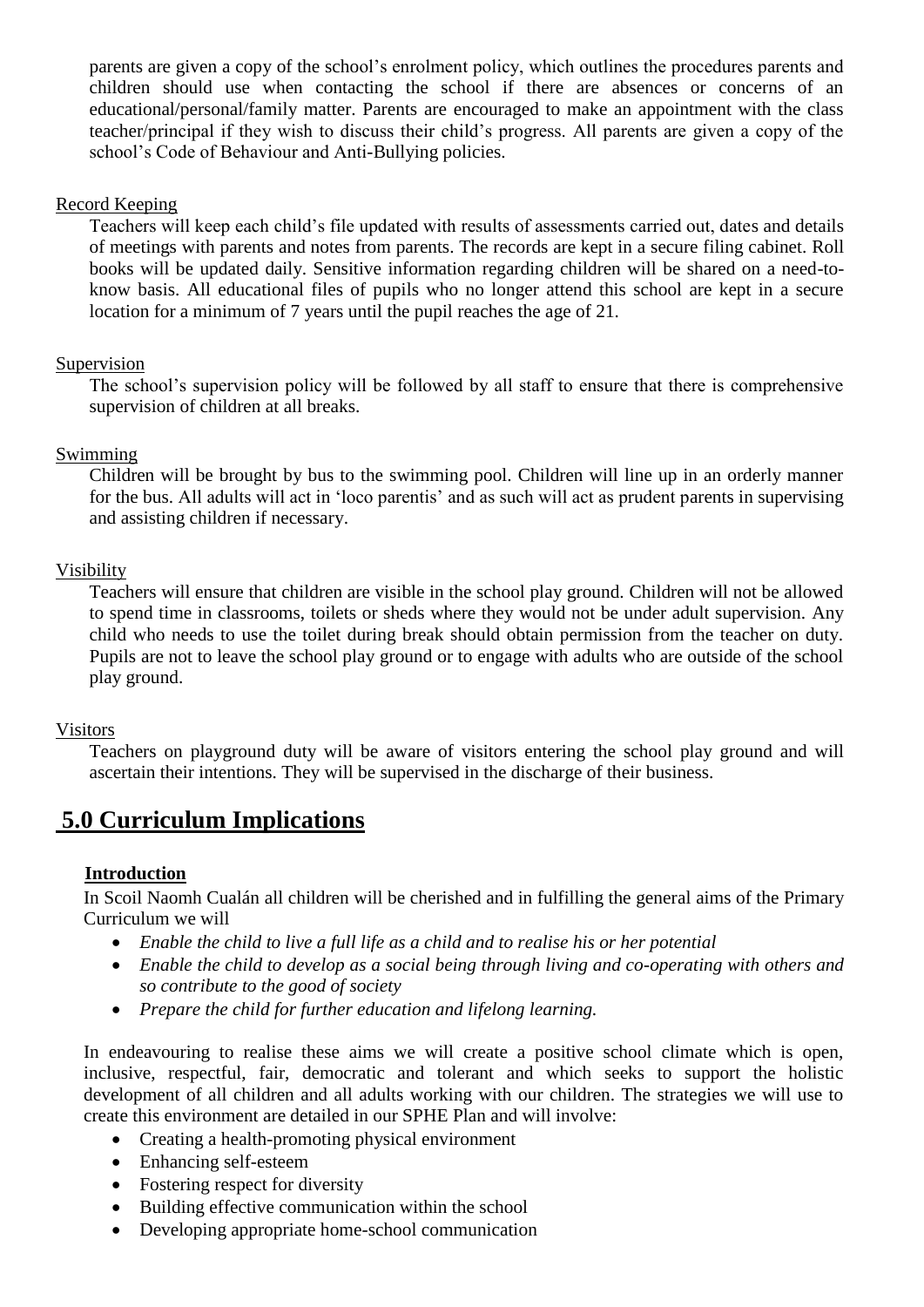- Catering for individual needs
- Developing democratic process
- Fostering inclusive and respectful language.

We strive to ensure that our school will be physically and emotionally safe and we will deliver the curricular content of our SPHE programme with a view to giving our children the protective skills of self-esteem and assertiveness. The circle time and bubble time methodologies will be used on a whole school basis. Our Anti-Bullying Policy will endeavour to ensure a safe environment for all within our school. Co-operative interpersonal skills will be developed through working in pairs and working in groups. Older children will be encouraged to work positively and skills in negotiation, building consensus and managing conflict will be developed.

**All teachers** will teach content objectives as laid out under the 10 strand units in our SPHE programme. They are

- Self Identity
- Taking care of my body
- Growing and changing
- Safety and protection
- Making decisions
- Myself and my family
- My friends and other people
- Relating to others
- Developing citizenship.

After discussion teachers felt that these strand units would enable children to develop assertiveness, body integrity, skills relating to self-care, respect for others, identification of feelings and skills necessary to recognise and tell of abuse.

The SPHE programme would be supported, using the Walk Tall resources, our Alive-O programme and Stay Safe resources.

### **Infants -2<sup>nd</sup> classes**

Teachers agreed that implementing our SPHE programme as laid out under the 10 strand units named above would enable the children to develop skills, knowledge and attitudes pertaining to self-esteem, esteem for others and the environment and skills pertaining to self-care and disclosure. Healthy eating, information on substance use and anti-bullying awareness will be introduced.

The SPHE programme will be supported by using the Walk Tall resources, our Alive-O / Grow in Love programme, Bí Folláin materials and the Stay Safe programme.

### **3 rd and 4th classes**

Our SPHE programme will again be implemented according to the 10 strand units. Knowledge, skills and attitudes developed in previous classes will be built on. Children will be enabled to develop intrapersonal skills and inter-personal skills. As children mature they will be challenged to develop their decision-making skills. They will be encouraged to develop self-protection skills pertaining to smoking and alcohol. Peer pressure and the influence of the media will also be examined. The development of self-esteem, esteem for others, assertiveness, awareness of feelings, and skills around self-protection and disclosure will underpin our teaching.

Our SPHE programme will be supported by the use of Walk Tall resources, Prim-Ed anti-bullying materials, RSE materials and the Stay Safe programme.

#### **5th and 6th classes**

Our SPHE programme will be implemented according to the curricular objectives as laid out under the 10 strands in the SPHE Curriculum. Skills, knowledge and attitudes developed in earlier classes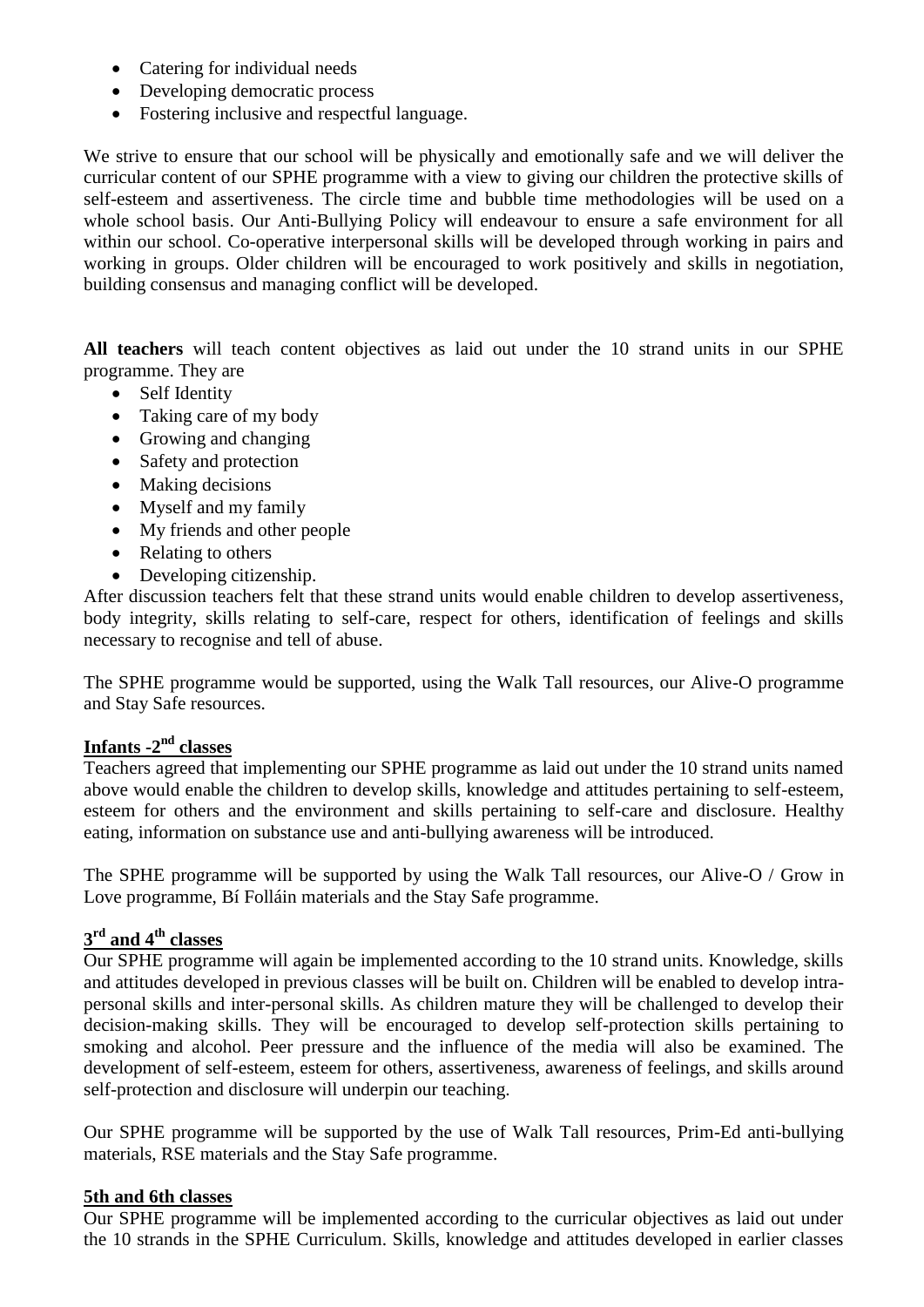will be enhanced. Children will continue to develop self-awareness and positive attitudes to themselves, others, their environment and the wider world in which they live. Self protection and respect for others will be fostered, decision-making skills developed, peer influence and media bias examined. Knowledge in relation to legal and illegal drugs and the prevention of substance misuse will be further developed. Children will be enabled to develop good group-building skills, antibullying awareness and conflict resolution skills. Self-protection will be emphasised and protection of younger, less able people. Positive attitudes to sexuality will be developed and respect for self and others fostered (see RSE policy).

The SPHE programme will be supported by the use of the Walk Tall materials, RSE resources, Stay Safe resources and Bí Folláin resources. The Stay Safe Programme will be delivered in all classes.

### **Success Criteria**

We will evaluate the success of this policy using the following criteria:

- Delivery and participation by all staff in training
- Delivery of the SPHE curriculum
- Resources to support the delivery of SPHE
- Delivery and participation by children in the Stay Safe Programme
- Assessment of these procedures by participants following a child protection case
- Feedback from all staff

# **Timeframe for Implementation**

These procedures will be implemented following ratification by the BOM.

### **Timeframe for Review**

At the first staff meeting of every year the DLP will remind all teachers of the guidelines and copies of Chapter 3 & 4 & Appendix 1 of The Children First Guidelines and Child Protection Guidelines and Procedures, DES will be given to those who require them.

A review will be conducted based on the criteria above, following any and all incidents when the guidelines are used.

# **Responsibility for Review**

DLP, Principal, all Staff

# **Ratification and Communication**

This policy, constructed from the existing policies ratified by the Boards of Former St. Therese's NS and St. Patrick's NS will be ratified by the Board of Management in October 2014 at the first meeting of the new BOM of Scoil Naomh Cualán. The policy is available to parents of children in the school. Following final ratification this policy will be made available to all parties via the school website.

DLP: Kay Ryan. Deputy DLP: Mary Butler.

Date of Ratification of current policy: 25/05/2015 Policy updated at Board of Management meeting on 05/10/2015 Next review date: Autumn 2016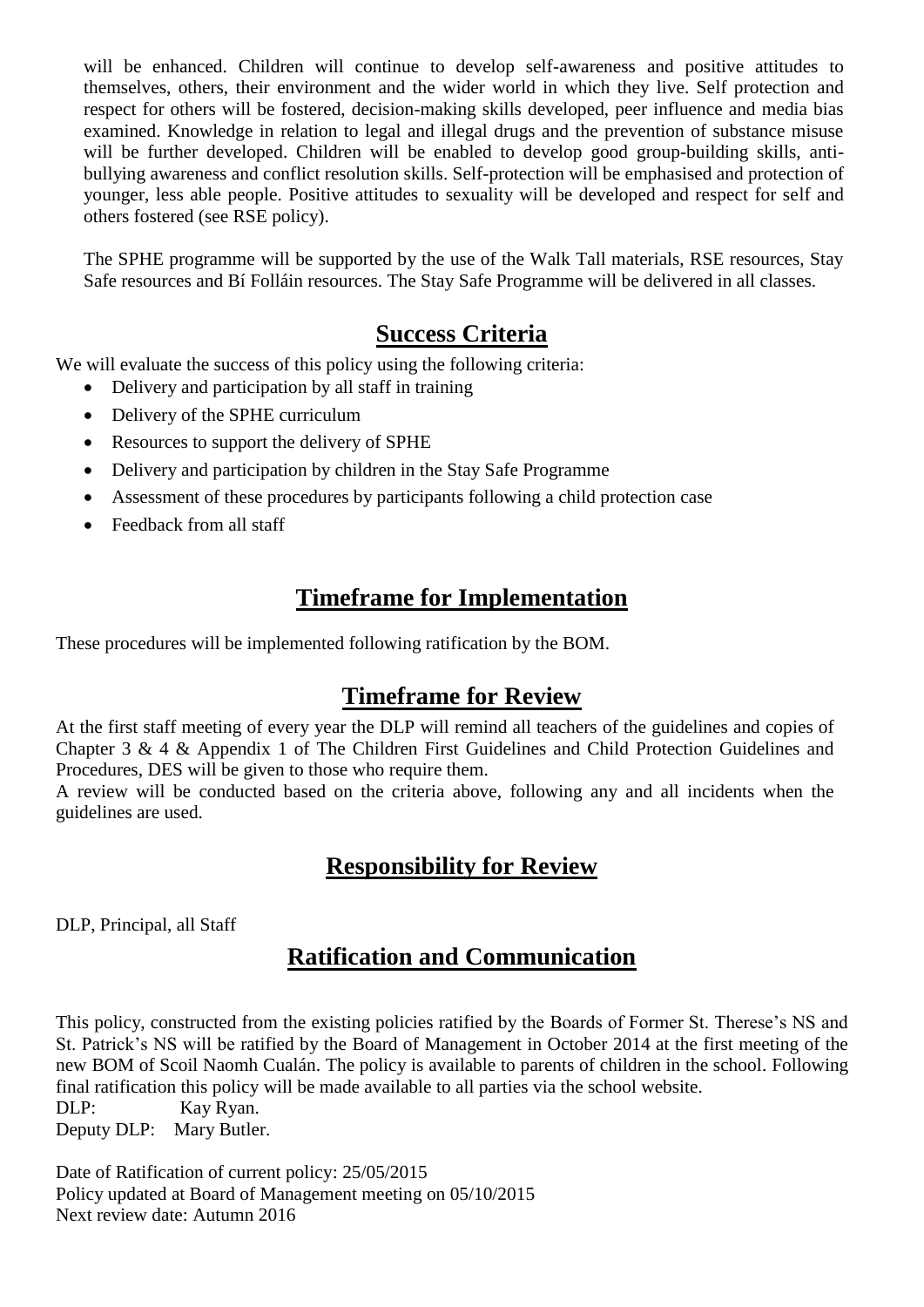$Sijened:$ 

(Chairperson, Board of Management) Reference: DES Circular 0065/2011

### **Appendix 1**:

Template Child Protection Policy Template Child Protection Policy of [School Name]

The Board of Management recognises that child protection and welfare considerations permeate all aspects of school life and must be reflected in all of the school's policies, practices and activities. Accordingly, in accordance with the requirements of the Department of Education and Skills' Child Protection Procedures for Primary and Post Primary Schools, the Board of Management of [insert school name] has agreed the following child protection policy:

1. The Board of Management has adopted and will implement fully and without modification the Department's Child Protection Procedures for Primary and Post Primary Schools as part of this overall child protection policy.

2. The Designated Liaison Person (DLP) is  $\overline{\phantom{a}}$ 

3. The Deputy Designated Liaison Person (Deputy DLP) is

4. In its policies, practices and activities, [insert school name] will adhere to the following principles of best practice in child protection and welfare:

The school will

 recognise that the protection and welfare of children is of paramount importance, regardless of all other considerations;

fully co-operate with the relevant statutory authorities in relation to child protection and welfare matters

• adopt safe practices to minimise the possibility of harm or accidents happening to children and protect workers from the necessity to take unnecessary risks that may leave themselves open to accusations of abuse or neglect;

 develop a practice of openness with parents and encourage parental involvement in the education of their children; and

 fully respect confidentiality requirements in dealing with child protection matters. The school will also adhere to the above principles in relation to any adult pupil with a special vulnerability.

5. This section of the child protection policy should be used to list school policies, practices and activities that are particularly relevant to child protection (e.g. the Code of Behaviour/Anti-bullying Policy, Pupil Attendance Strategy, Supervision of Pupils, Sporting Activities/School Outings/Pupil Work Placements at post primary etc.) The Board has ensured that the necessary policies, protocols or practices as appropriate are in place in respect of each of the above listed items.

6. This policy has been made available to school personnel and the Parents' Association (if any) and is readily accessible to parents on request. A copy of this policy will be made available to the Department and the patron if requested.

7. This policy will be reviewed by the Board of Management once in every school year. This policy was adopted by the Board of Management on [date]

| Signed: |  | Chairperson of Board of Management |
|---------|--|------------------------------------|
|         |  |                                    |

Date: \_\_\_\_\_\_\_\_\_\_\_\_\_\_\_\_\_\_\_\_\_\_\_\_\_\_ Signed: Principal

Date: \_\_\_\_\_\_\_\_\_\_\_\_\_\_\_\_\_\_\_\_\_\_\_\_\_\_ Date of next review: \_\_\_\_\_\_\_\_\_\_\_\_\_\_\_\_

5 Appendix 2:

Checklist for Annual Review of the Child Protection Policy

The Board of Management must undertake an annual review of its child protection policy and the following checklist shall be used for this purpose. The checklist is designed as an aid to conducting this review and is not intended as an exhaustive list. Individual Boards of Management may wish to include other items in the checklist that are of particular relevance to the school in question. As part of the overall review process, Boards of Management should also assess other school policies, practices and activities vis a vis their adherence to the principles of best practice in child protection and welfare as set out in the school's child protection policy.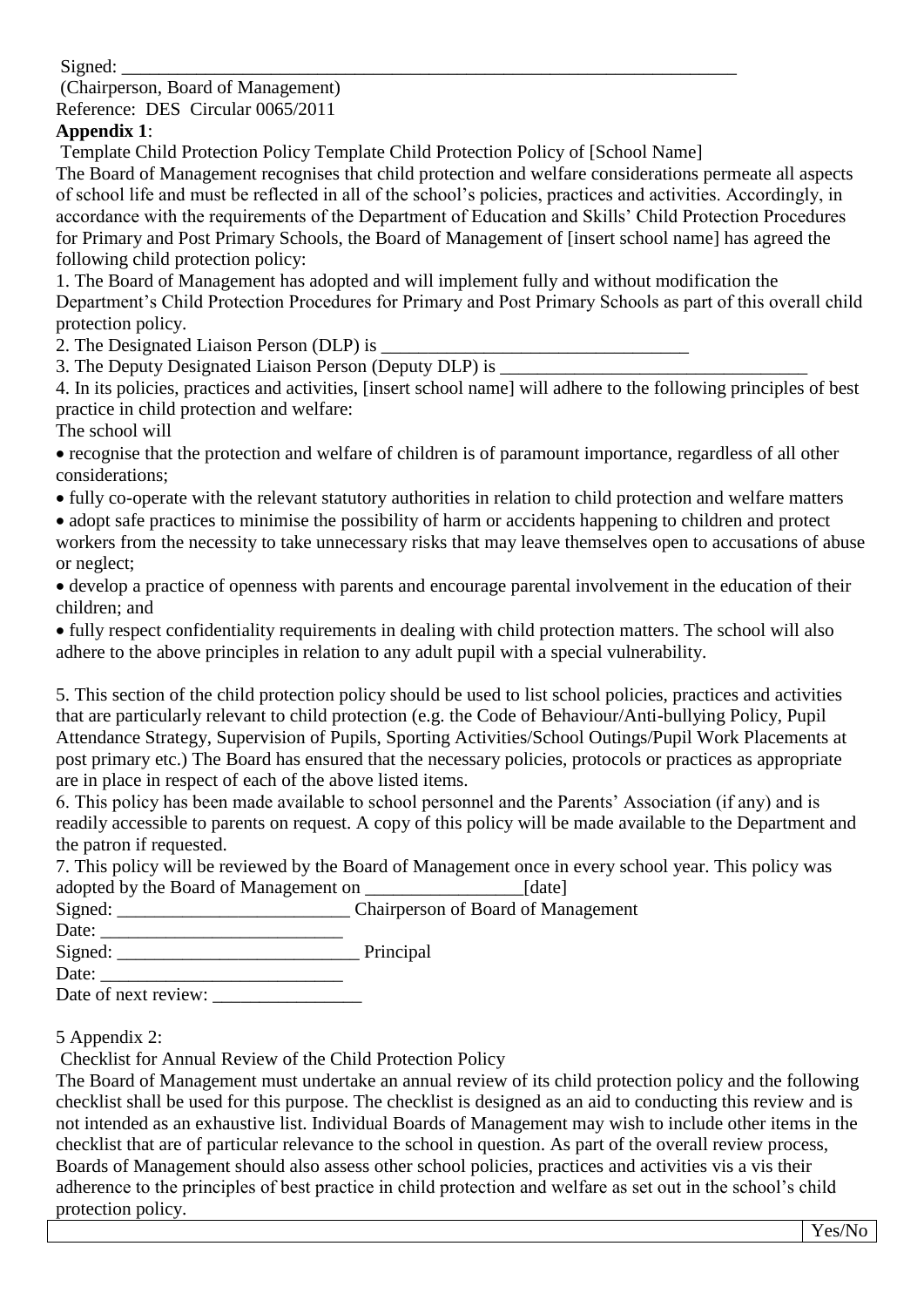| Has the Board formally adopted a child protection policy in accordance with the 'Child Protection'      |  |  |  |
|---------------------------------------------------------------------------------------------------------|--|--|--|
| Procedures for Primary and Post Primary Schools'?                                                       |  |  |  |
| As part of the school's child protection policy, has the Board formally adopted, without                |  |  |  |
| modification, the 'Child Protection Procedures for Primary and Post Primary Schools'?                   |  |  |  |
| Are there both a DLP and a Deputy DLP currently appointed?                                              |  |  |  |
| Are the relevant contact details (HSE and An Garda Síochána) to hand?                                   |  |  |  |
| Has the DLP attended available child protection training? Has the Deputy DLP attended available         |  |  |  |
| child protection training?                                                                              |  |  |  |
| Have any members of the Board attended child protection training?                                       |  |  |  |
| Has the school's child protection policy identified other school policies, practices and activities     |  |  |  |
| that are regarded as having particular child protection relevance?                                      |  |  |  |
| Has the Board ensured that the Department's "Child Protection Procedures for Primary and Post           |  |  |  |
| Primary Schools" are available to all school personnel?                                                 |  |  |  |
| Has the Board arrangements in place to communicate the school's child protection policy to new          |  |  |  |
| school personnel?                                                                                       |  |  |  |
| Is the Board satisfied that all school personnel have been made aware of their responsibilities         |  |  |  |
| under the 'Child Protection Procedures for Primary and Post Primary Schools'?                           |  |  |  |
| Since the Board's last annual review, was the Board informed of any child protection reports            |  |  |  |
| made to the HSE/An Garda Síochána by the DLP?                                                           |  |  |  |
| Since the Board's last annual review, was the Board informed of any cases where the DLP sought          |  |  |  |
| advice from the HSE and as a result of this advice, no report to the HSE was made?                      |  |  |  |
| Is the Board satisfied that the child protection procedures in relation to the making of reports to the |  |  |  |
| HSE/ An Garda Síochána were appropriately followed?                                                     |  |  |  |
| Were child protection matters reported to the Board appropriately recorded in the Board minutes?        |  |  |  |
| Is the Board satisfied that all records relating to child protection are appropriately filed and stored |  |  |  |
| securely? Has the Board ensured that the Parents' Association (if any), has been provided with the      |  |  |  |
| school's child protection policy?                                                                       |  |  |  |

|                                                                                                            | Yes/No |  |
|------------------------------------------------------------------------------------------------------------|--------|--|
| Has the Board ensured that the school's child protection policy is available to parents on request?        |        |  |
| Has the Board ensured that the Stay Safe programme is implemented in full in the school? (applies          |        |  |
| to primary schools)                                                                                        |        |  |
| Has the Board ensured that the SPHE curriculum is implemented in full in the school?                       |        |  |
| Is the Board satisfied that the Department's requirements for Garda Vetting have been met in               |        |  |
| respect of all school personnel (employees and volunteers)?                                                |        |  |
| * Is the Board satisfied that the Department's requirements in relation to the provision of a child        |        |  |
| protection related statutory declaration and associated form of undertaking have been met in               |        |  |
| respect of persons appointed to teaching and non-teaching positions?                                       |        |  |
| * Is the Board satisfied that, from a child protection perspective, thorough recruitment and               |        |  |
| selection procedures are applied by the school in relation to all school personnel (employees and          |        |  |
| volunteers)?                                                                                               |        |  |
| * Is the Board satisfied that the 'Child Protection Procedures for Primary and Post Primary                |        |  |
| Schools' are being fully and adequately implemented by the school? Has the Board identified any            |        |  |
| aspects of the school's child protection policy and/or its implementation that require further             |        |  |
| improvement?                                                                                               |        |  |
| Has the Board put in place an action plan containing appropriate timelines to address those aspects        |        |  |
| of the school's child protection policy and/or its implementation that have been identified as             |        |  |
| requiring further improvement?                                                                             |        |  |
| Has the Board ensured that any areas for improvement that that were identified in any previous             |        |  |
| review of the school's child protection policy have been adequately addressed?                             |        |  |
| *In schools where the VEC is the employer the responsibility for meeting these requirements rests with the |        |  |

VEC concerned. In such cases, this question should be completed following consultation with the VEC. Signed \_\_\_\_\_\_\_\_\_\_\_\_\_\_\_\_\_\_\_\_\_\_\_\_\_\_\_\_\_\_\_\_\_\_\_\_\_ Chairperson, Board of Management Date \_\_\_\_\_\_\_\_\_\_\_\_\_\_\_\_